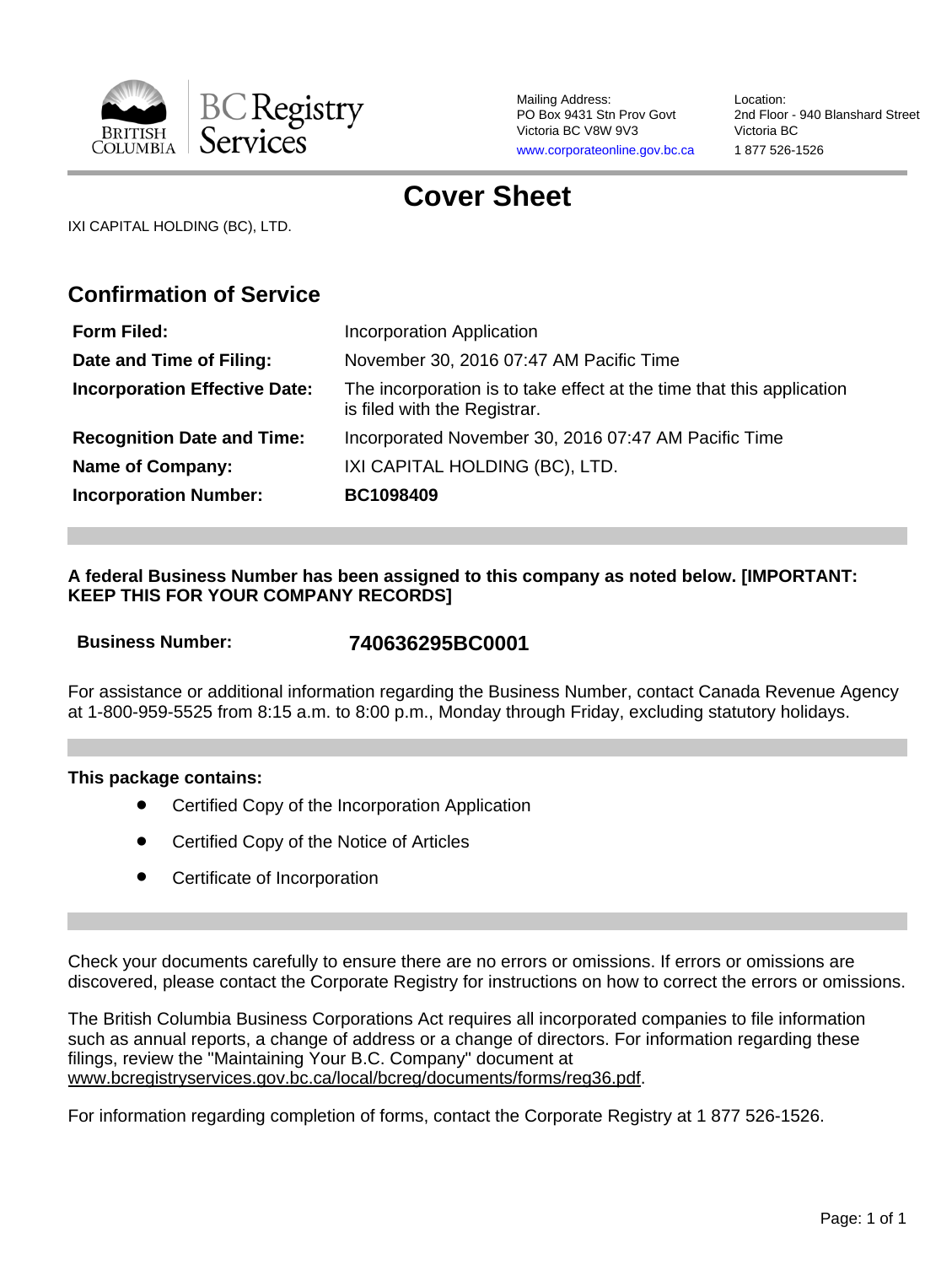

Mailing Address: PO Box 9431 Stn Prov Govt Victoria BC V8W 9V3 [www.corporateonline.gov.bc.ca](http://www.corporateonline.gov.bc.ca)

## **Incorporation Application**

Location: 2nd Floor - 940 Blanshard Street Victoria BC 1 877 526-1526

**CERTIFIED COPY** Of a Document filed with the Province of British Columbia Registrar of Companies

CAROL PREST

FORM 1 BUSINESS CORPORATIONS ACT Section 10

**FILING DETAILS:** Incorporation Application for: **IXI CAPITAL HOLDING (BC), LTD.** Incorporation Number: **BC1098409** Filed Date and Time: **November 30, 2016 07:47 AM Pacific Time** Recognition Date and Time: **Incorporated on November 30, 2016 07:47 AM Pacific Time**

#### **INCORPORATION APPLICATION**

**Name Reservation Number: Name Reserved:**

NR2878829 IXI CAPITAL HOLDING (BC), LTD.

#### **INCORPORATION EFFECTIVE DATE:**

The incorporation is to take effect at the time that this application is filed with the Registrar.

#### **INCORPORATOR INFORMATION**

**Corporation or Firm Name:** Touchstone International Business Services **Mailing Address:** 203-100 QUEEN STREET E. TORONTO ON M5C 1S6 **CANADA**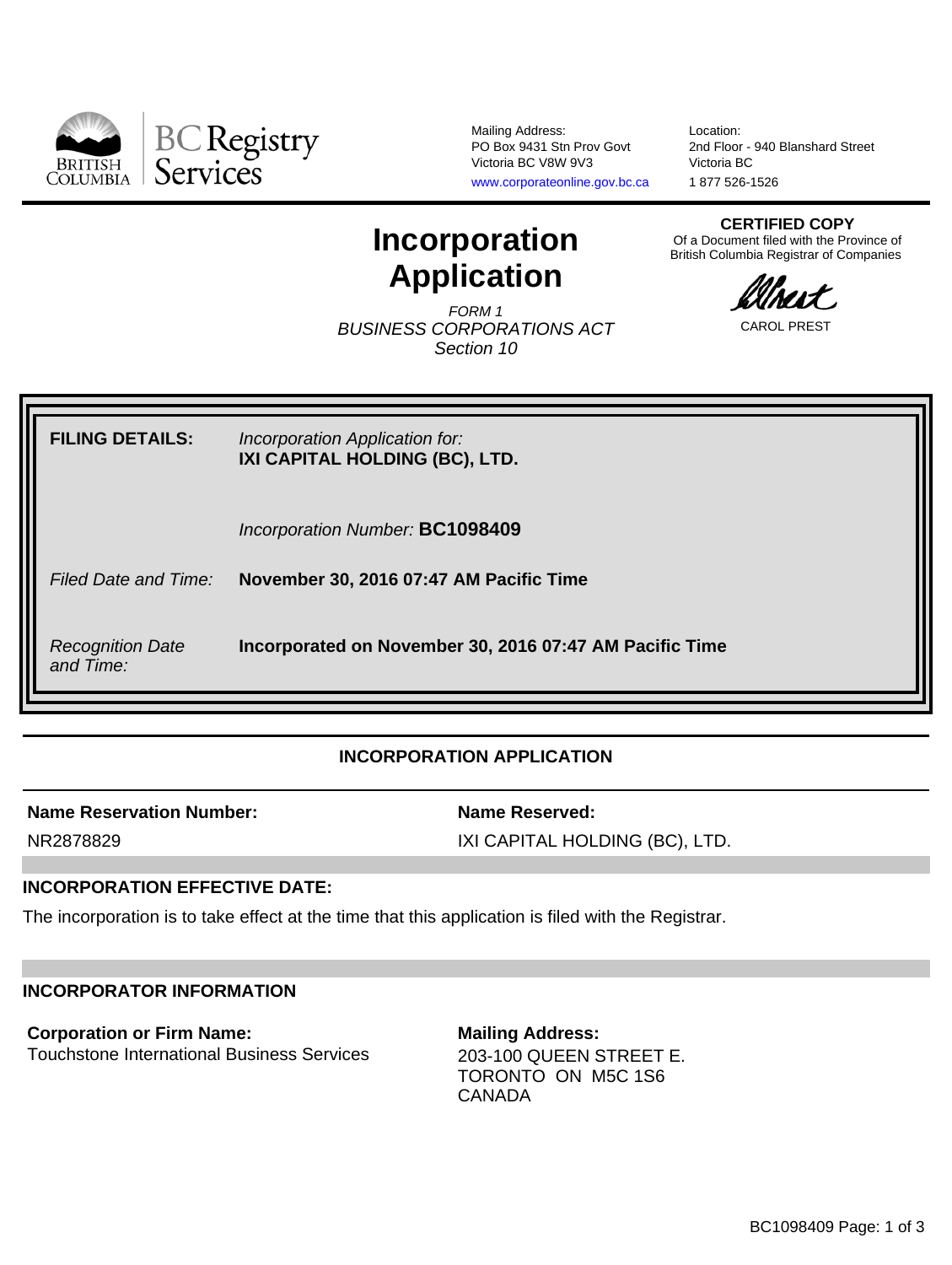#### **COMPLETING PARTY**

**Last Name, First Name, Middle Name:** Adams, Jim

**Mailing Address:** 216 - 515 WEST PENDER STREET VANCOUVER BC V6B 6H5 CANADA

#### **Completing Party Statement**

I, Jim Adams, the completing party, have examined the articles and the incorporation agreement applicable to the company that is to be incorporated by the filing of the Incorporation Application and confirm that:

- a) the Articles and the Incorporation Agreement both contain a signature line for each person identified as an incorporator in the Incorporation Application with the name of that person set out legibly under the signature lines,
- b) an original signature has been placed on each of those signature lines, and
- c) I have no reason to believe that the signature placed on a signature line is not the signature of the person whose name is set out under that signature line.

#### **NOTICE OF ARTICLES**

#### **Name of Company:**

IXI CAPITAL HOLDING (BC), LTD.

#### **REGISTERED OFFICE INFORMATION**

#### **Mailing Address:**

216 - 515 WEST PENDER STREET VANCOUVER BC V6B 6H5 CANADA

**Delivery Address:** 216 - 515 WEST PENDER STREET VANCOUVER BC V6B 6H5 CANADA

#### **RECORDS OFFICE INFORMATION**

#### **Mailing Address:**

216 - 515 WEST PENDER STREET VANCOUVER BC V6B 6H5 CANADA

**Delivery Address:** 216 - 515 WEST PENDER STREET VANCOUVER BC V6B 6H5 CANADA

#### **DIRECTOR INFORMATION**

**Last Name, First Name, Middle Name:** Mahmoudzadeh, Majid

**Mailing Address:** OFFICE 115, GARHOUD STAR BUILDING AL GARHOUD-DUBAI UNITED ARAB EMIRATES

#### **Delivery Address:**

216 - 515 WEST PENDER STREET VANCOUVER BC V6B 6H5 CANADA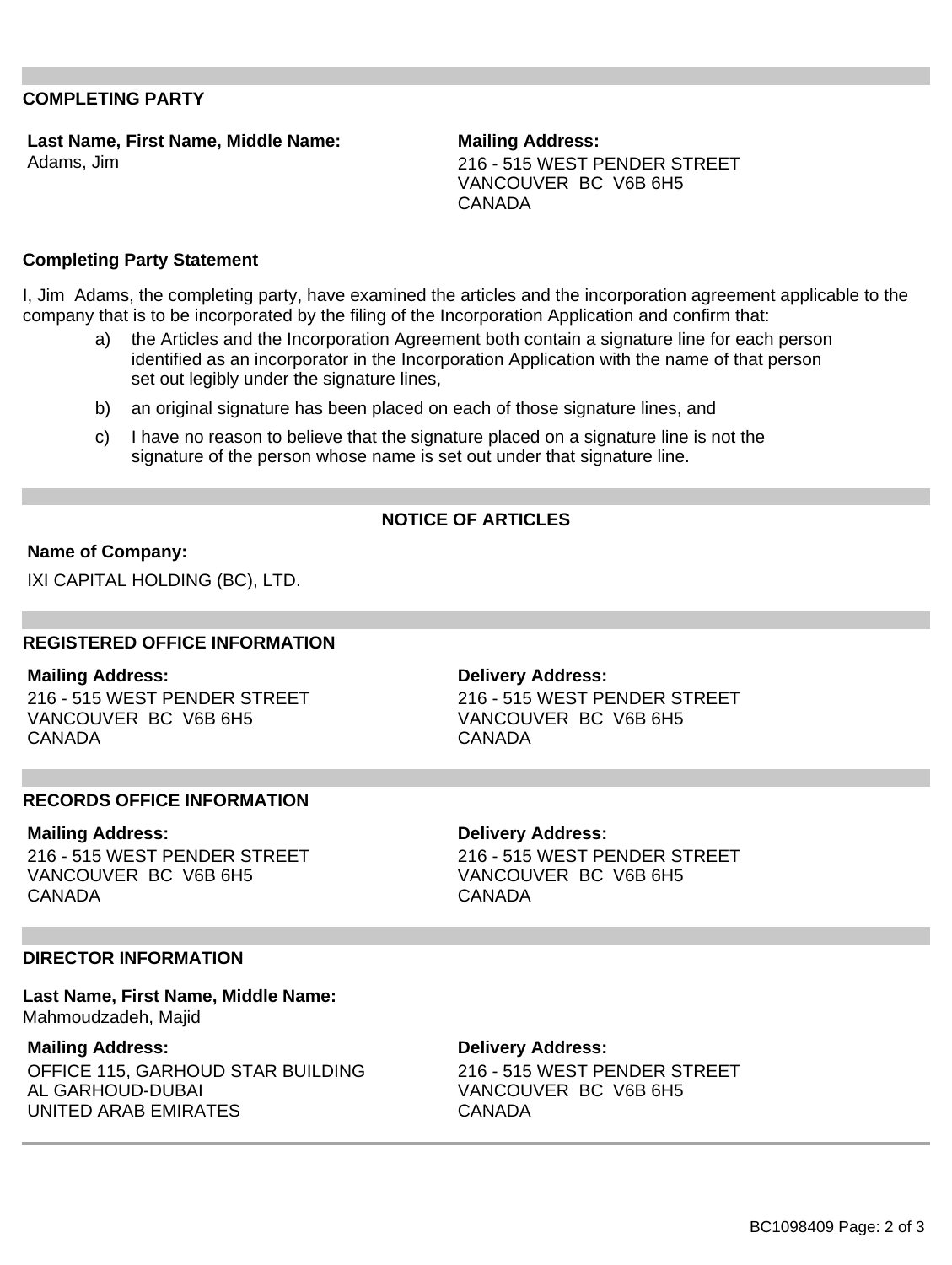#### **Last Name, First Name, Middle Name:**

Pedersen, Torben

#### **Mailing Address:**

NORREGARDS ALLE 43 HORNING DK-8362 DENMARK

#### **AUTHORIZED SHARE STRUCTURE**

1. No Maximum Common Class A Shares **Matter and Common Class A Shares** Without Par Value

\_ \_ \_ \_ \_ \_ \_ \_ \_ \_ \_ \_ \_ \_ \_ \_ \_ \_ \_ \_ \_ \_ \_ \_ \_ \_ \_ \_ \_ \_ \_ \_ \_ \_ \_ \_ \_ \_ \_ \_ \_ \_ \_ \_ \_ \_ \_ \_ \_ \_ \_

**Delivery Address:** 216 - 515 WEST PENDER STREET VANCOUVER BC V6B 6H5 CANADA

Without Special Rights or Restrictions attached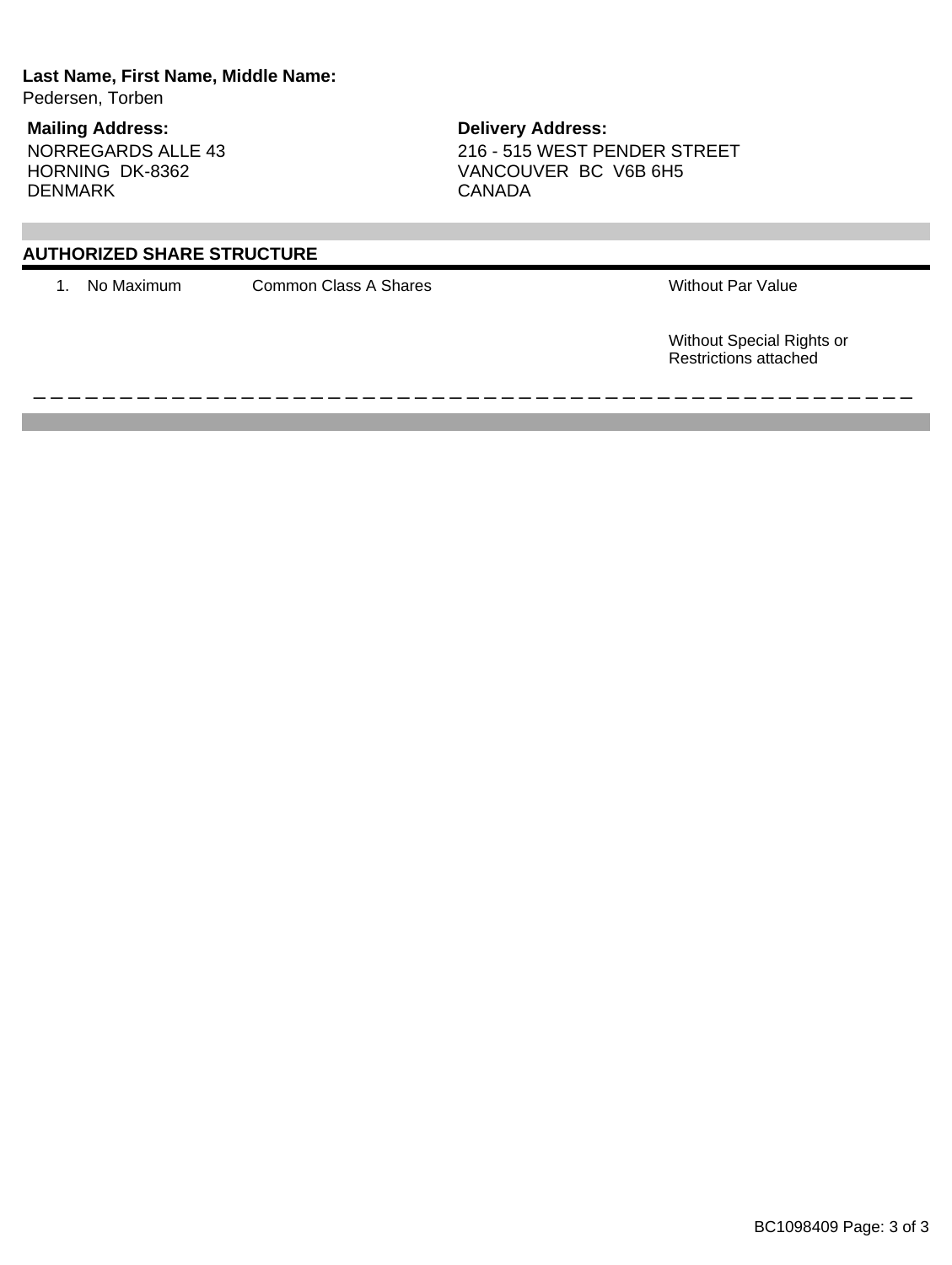

Mailing Address: PO Box 9431 Stn Prov Govt Victoria BC V8W 9V3 [www.corporateonline.gov.bc.ca](http://www.corporateonline.gov.bc.ca)

Location: 2nd Floor - 940 Blanshard Street Victoria BC 1 877 526-1526

**CERTIFIED COPY** Of a Document filed with the Province of British Columbia Registrar of Companies

## **Notice of Articles**

CAROL PREST

BUSINESS CORPORATIONS ACT

This Notice of Articles was issued by the Registrar on: November 30, 2016 07:47 AM Pacific Time

Incorporation Number: **BC1098409**

Recognition Date and Time: Incorporated on November 30, 2016 07:47 AM Pacific Time

#### **NOTICE OF ARTICLES**

#### **Name of Company:**

IXI CAPITAL HOLDING (BC), LTD.

#### **REGISTERED OFFICE INFORMATION**

**Mailing Address:** 216 - 515 WEST PENDER STREET VANCOUVER BC V6B 6H5 CANADA

**Delivery Address:** 216 - 515 WEST PENDER STREET VANCOUVER BC V6B 6H5 CANADA

#### **RECORDS OFFICE INFORMATION**

**Mailing Address:** 216 - 515 WEST PENDER STREET VANCOUVER BC V6B 6H5 CANADA

**Delivery Address:**

216 - 515 WEST PENDER STREET VANCOUVER BC V6B 6H5 CANADA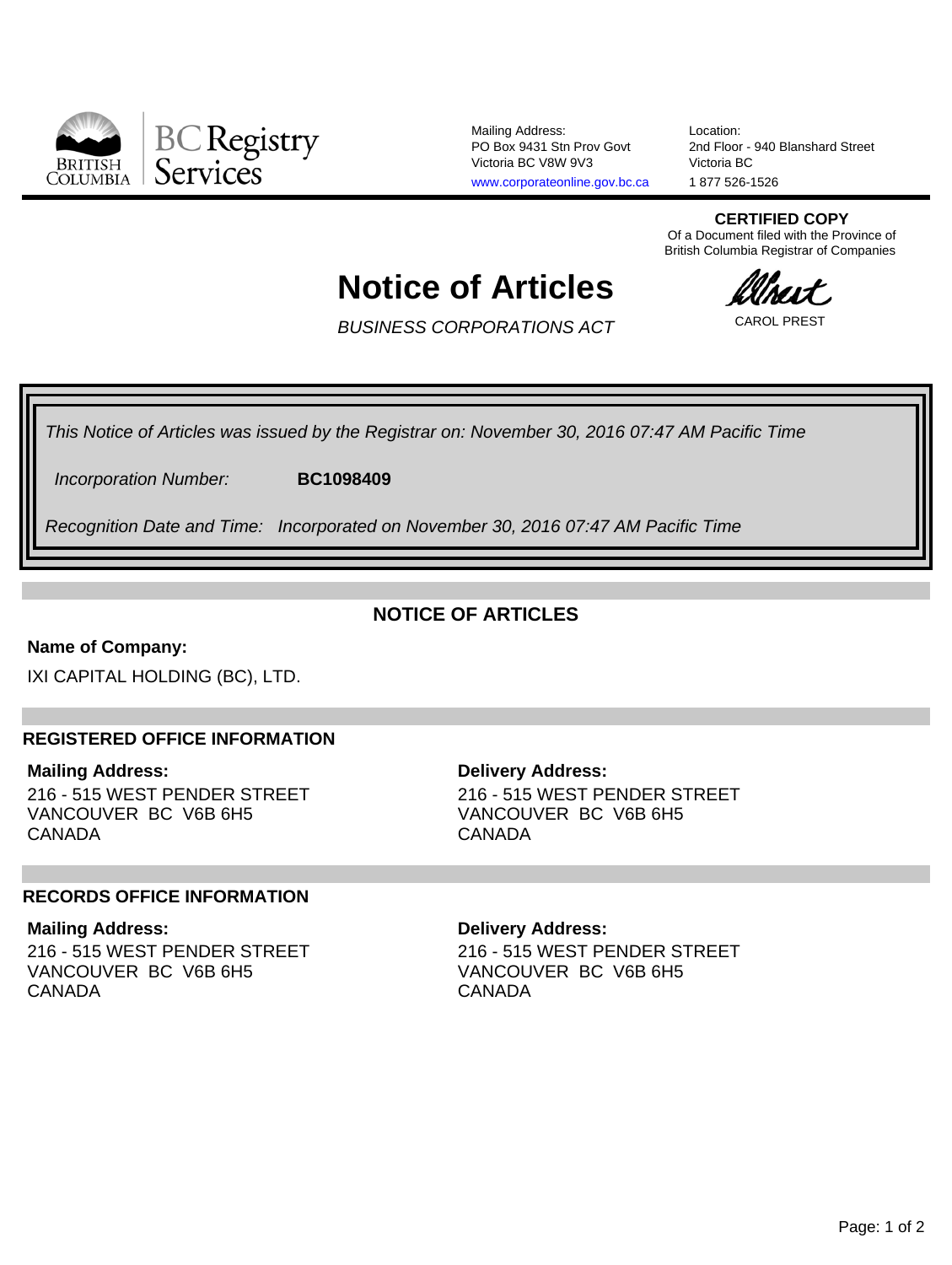#### **DIRECTOR INFORMATION**

#### **Last Name, First Name, Middle Name:** Mahmoudzadeh, Majid

**Mailing Address:** OFFICE 115, GARHOUD STAR BUILDING AL GARHOUD-DUBAI UNITED ARAB EMIRATES

### **Last Name, First Name, Middle Name:**

Pedersen, Torben

#### **Mailing Address:**

NORREGARDS ALLE 43 HORNING DK-8362 DENMARK

#### **Delivery Address:**

216 - 515 WEST PENDER STREET VANCOUVER BC V6B 6H5 CANADA

#### **Delivery Address:**

\_ \_ \_ \_ \_ \_ \_ \_ \_ \_ \_ \_ \_ \_ \_ \_ \_ \_ \_ \_ \_ \_ \_ \_ \_ \_ \_ \_ \_ \_ \_ \_ \_ \_ \_ \_ \_ \_ \_ \_ \_ \_ \_ \_ \_ \_ \_ \_ \_ \_ \_

216 - 515 WEST PENDER STREET VANCOUVER BC V6B 6H5 CANADA

#### **AUTHORIZED SHARE STRUCTURE**

1. No Maximum Common Class A Shares Without Par Value

Without Special Rights or Restrictions attached